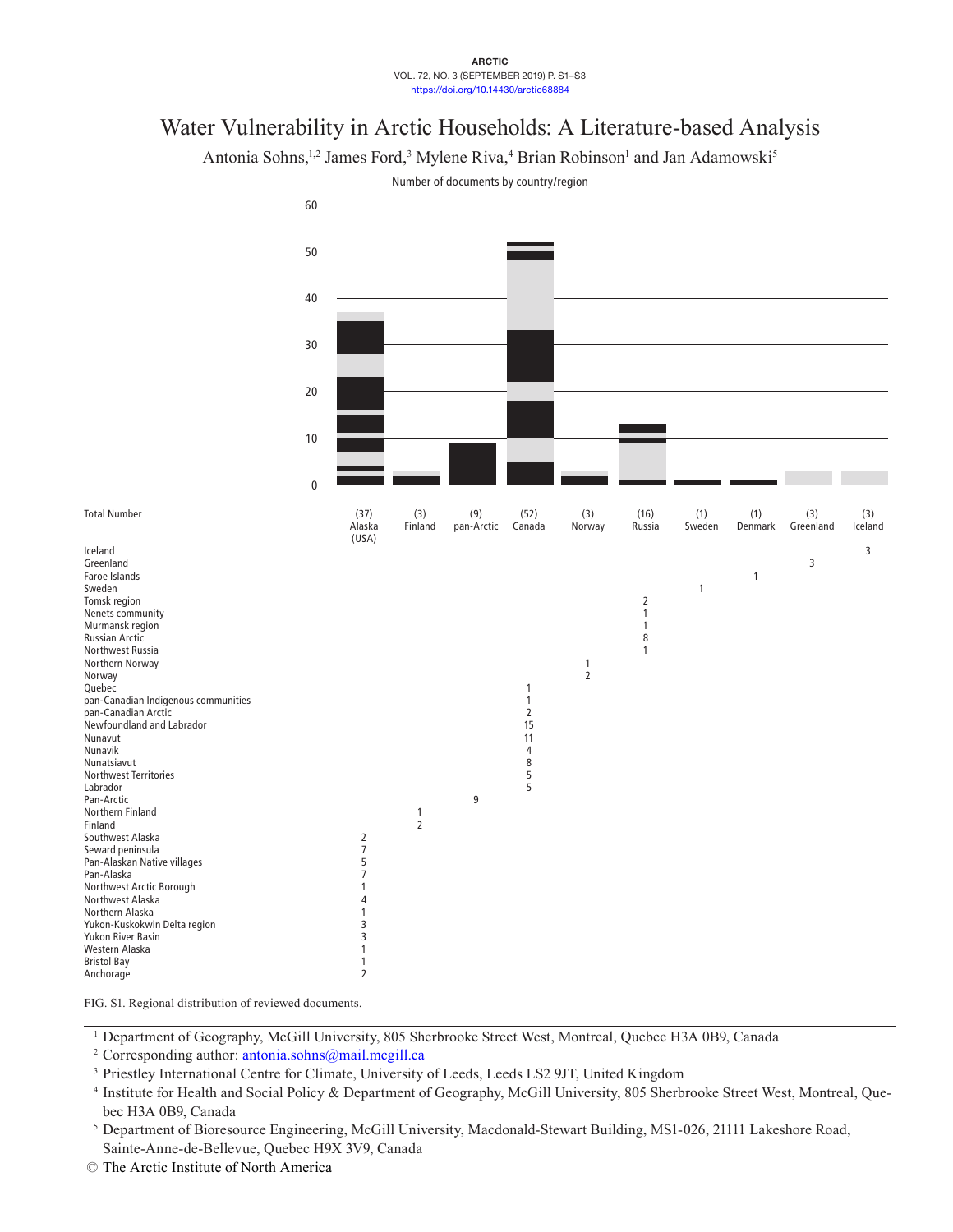## TABLE S1. Search terms of the narrative review.

| Source                                                                                                                                                                                                                                                           | Key word                                                                                                                                                                                                                                                                                                                                                                                                                                                                                                                                                                                                                                                                                                                                                                                                                                                                                                                                                                                                                                                                                                                                                                                                                                                                                                                                                                                                                                                                                                                                                                                                                                                                                                                                                                                                                                                       |
|------------------------------------------------------------------------------------------------------------------------------------------------------------------------------------------------------------------------------------------------------------------|----------------------------------------------------------------------------------------------------------------------------------------------------------------------------------------------------------------------------------------------------------------------------------------------------------------------------------------------------------------------------------------------------------------------------------------------------------------------------------------------------------------------------------------------------------------------------------------------------------------------------------------------------------------------------------------------------------------------------------------------------------------------------------------------------------------------------------------------------------------------------------------------------------------------------------------------------------------------------------------------------------------------------------------------------------------------------------------------------------------------------------------------------------------------------------------------------------------------------------------------------------------------------------------------------------------------------------------------------------------------------------------------------------------------------------------------------------------------------------------------------------------------------------------------------------------------------------------------------------------------------------------------------------------------------------------------------------------------------------------------------------------------------------------------------------------------------------------------------------------|
| Household OR Home OR House OR Homestead OR Housing OR Residence OR Village <sup>1</sup> OR Communities OR Community<br>OR "Rural household" OR "Rural society" OR "Household structure" OR Settlement OR Town OR Hamlet OR Domicile<br>OR Dwelling<br><b>AND</b> |                                                                                                                                                                                                                                                                                                                                                                                                                                                                                                                                                                                                                                                                                                                                                                                                                                                                                                                                                                                                                                                                                                                                                                                                                                                                                                                                                                                                                                                                                                                                                                                                                                                                                                                                                                                                                                                                |
| Database<br>(e.g., ISI Web of Science,<br>SCOPUS)                                                                                                                                                                                                                | "Water security" OR "Water vulnerability" OR "Drinking water" OR "Drinking water quality" OR "Domestic water"<br>OR "Water pollution" OR "Water insecurity" OR "Water accessibility" OR "Water treatment" OR "Water resources"<br>OR "Public water" OR "Water quality" OR "Water qualities" OR "Water quantity" OR "Water quantities" OR "Water access"<br>OR "Water supply" OR "Water planning" OR "Water management" OR "Water system" OR "Tap water" OR "Potable water"<br>OR "Water supply systems" OR "Municipal water" OR "Community drinking water system" OR "Community water"<br>OR "Well water" OR "Groundwater" OR "Ground water" OR "Surfacewater" OR "Surface water"                                                                                                                                                                                                                                                                                                                                                                                                                                                                                                                                                                                                                                                                                                                                                                                                                                                                                                                                                                                                                                                                                                                                                                              |
|                                                                                                                                                                                                                                                                  | <b>AND</b><br>Circumpolar OR Polar OR Arctic OR "Arctic Canada" OR "Canadian Arctic" OR Nunavik OR Nunavut OR Nunatsiavut<br>OR Labrador OR Inuvialuit OR Yukon OR "Northwest Territories" OR "Northwest territor" OR Yukon <sup>1</sup> OR Nunavit <sup>1</sup><br>OR Nunatsiavut <sup>1</sup> OR Newfoundland OR Chukotka OR Yakutia OR "Russi <sup>1</sup> Arctic" OR "Arctic Russia" OR "Magadan Oblast"<br>OR "Kamchatka Oblast" OR "Murmansk Oblast" OR "Komi Republic" OR Murmansk OR Yakutsk OR Norilsk<br>OR "Novy Urengoi" OR "Yamal-Nenets" OR Magadan OR "Arkhangelsk Oblast" OR "Tyumen Oblast"<br>OR "Nenets Autonomous Okrug" OR "Yamalo-Nenets Autonomous Okrug" OR "Krasnoyarsk Krai" OR "Republic of Karelia"<br>OR "Irkutsk Oblast" OR "Chukotka Autonomous Okrug" OR Arkhangelsk OR "Sakhalin Oblast" OR "Khabarovsk Krai"<br>OR Fennoscandia <sup>1</sup> OR Ural <sup>1</sup> OR Siberia <sup>1</sup> OR Beringia <sup>1</sup> OR "Northern Sweden" OR Västerbotten OR Vasterbotten<br>OR Jamtland OR Vasternorrland OR Kiruna OR Lulea OR Skelleftea OR Umea OR Ostersund OR "Northern Finland"<br>OR Iceland OR Lapland OR Lappland OR "Lapland Region" OR "East Lapland" OR "West Lapland" OR "Central Lapland"<br>OR "Barents Region" OR "Northern Norway" OR Finnmark OR Troms OR Tromso OR Svalbard OR Nordland<br>OR "Nordland County" OR "Norrbotten County" OR Norrbotten OR Greenland OR Avannaata OR Kujalleg OR Nuuk<br>OR Sisimiut OR Ilulissat OR Qaqortoq OR Aasiaat OR Ilulissat OR Kangaatsiaq OR Maniitsoq OR Tasiilaq OR Paamiut<br>OR Narsaq OR Nanortalik OR Uummannaq OR Qasigiannguit OR Qeqertalik OR Qeqqata OR Qeqertarsuaq OR Sermersooq<br>OR Qaanaaq OR Tasiilaq OR Upernavik OR Alaska OR "Seward Peninsula" OR Alask <sup>1</sup> OR "Arctic slope" OR "Bering straits"<br>"Western Alaska"<br><b>NOT</b> |
|                                                                                                                                                                                                                                                                  | Antarctica OR "Southern Ocean" OR Copepod OR Phytoplankton OR Zooplankton OR Diatom OR Pteropod OR Pteropoda<br>OR Cetaceans OR Planktic OR "Fennoscandian shield"                                                                                                                                                                                                                                                                                                                                                                                                                                                                                                                                                                                                                                                                                                                                                                                                                                                                                                                                                                                                                                                                                                                                                                                                                                                                                                                                                                                                                                                                                                                                                                                                                                                                                             |

<sup>1</sup> Indicates that word endings can have variations.